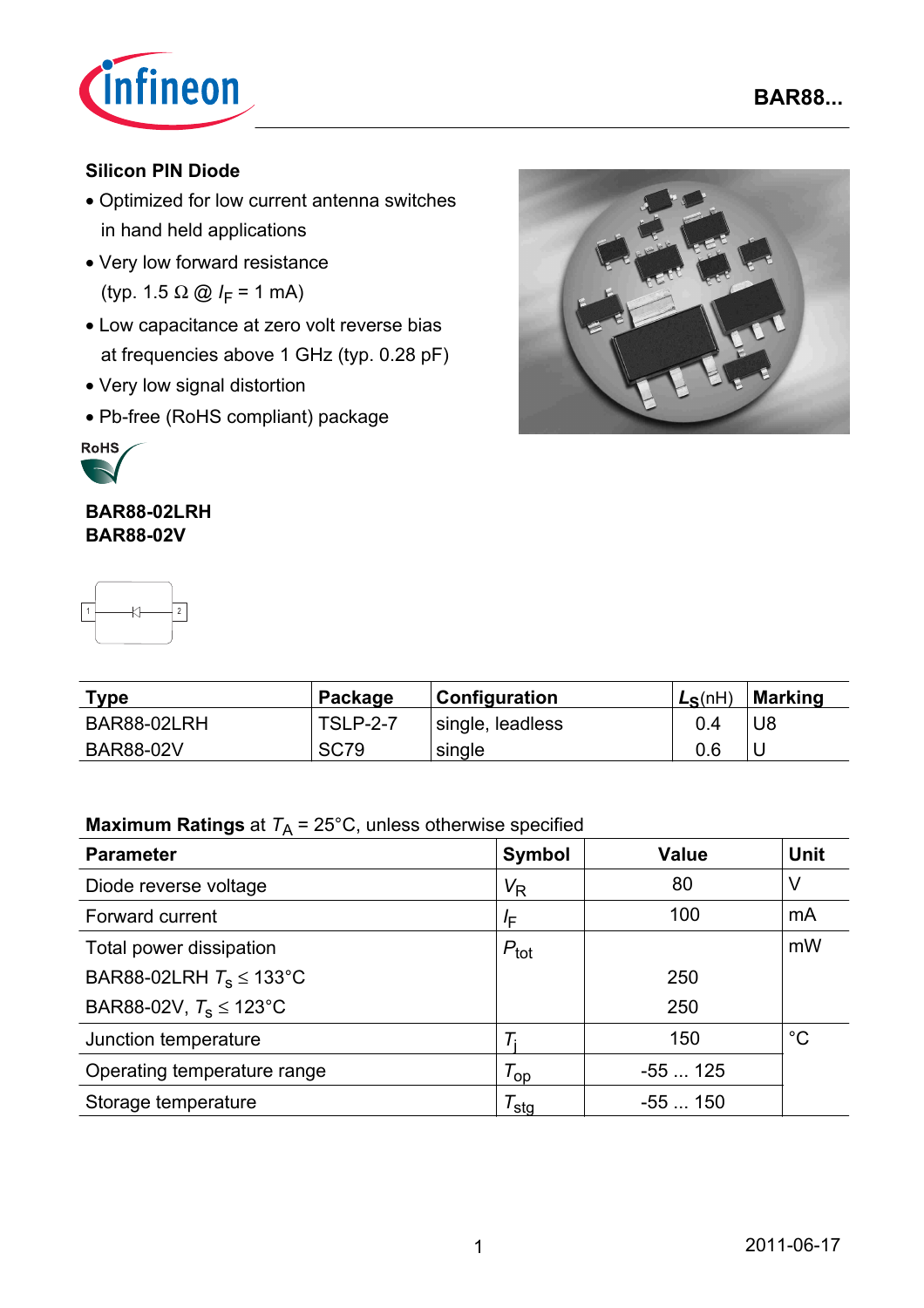

### **Thermal Resistance**

| <b>Parameter</b>                         | <b>Symbol</b> | Value      | <b>Unit</b> |
|------------------------------------------|---------------|------------|-------------|
| Junction - soldering point <sup>1)</sup> | $R_{thJS}$    |            | K/W         |
| BAR88-02LRH                              |               | $\leq 65$  |             |
| <b>BAR88-02V</b>                         |               | $\leq 105$ |             |

# **Electrical Characteristics** at  $T_A = 25^{\circ}$ C, unless otherwise specified

| <b>Parameter</b>          | Symbol     | <b>Values</b> |      |      | <b>Unit</b> |
|---------------------------|------------|---------------|------|------|-------------|
|                           |            | min.          | typ. | max. |             |
| <b>DC Characteristics</b> |            |               |      |      |             |
| Breakdown voltage         | $V_{(BR)}$ | 80            |      |      | $\vee$      |
| $I_{(BR)} = 5 \mu A$      |            |               |      |      |             |
| Reverse current           | $\sqrt{R}$ |               |      | 50   | nA          |
| $V_R$ = 60 V              |            |               |      |      |             |
| Forward voltage           | $V_F$      |               |      |      | V           |
| $I_F = 1$ mA              |            |               | 0.75 | 0.9  |             |
| $I_F$ = 100 mA            |            |               | 0.95 | 1.2  |             |

<sup>1</sup>For calculation of  $R_{thJA}$  please refer to Application Note Thermal Resistance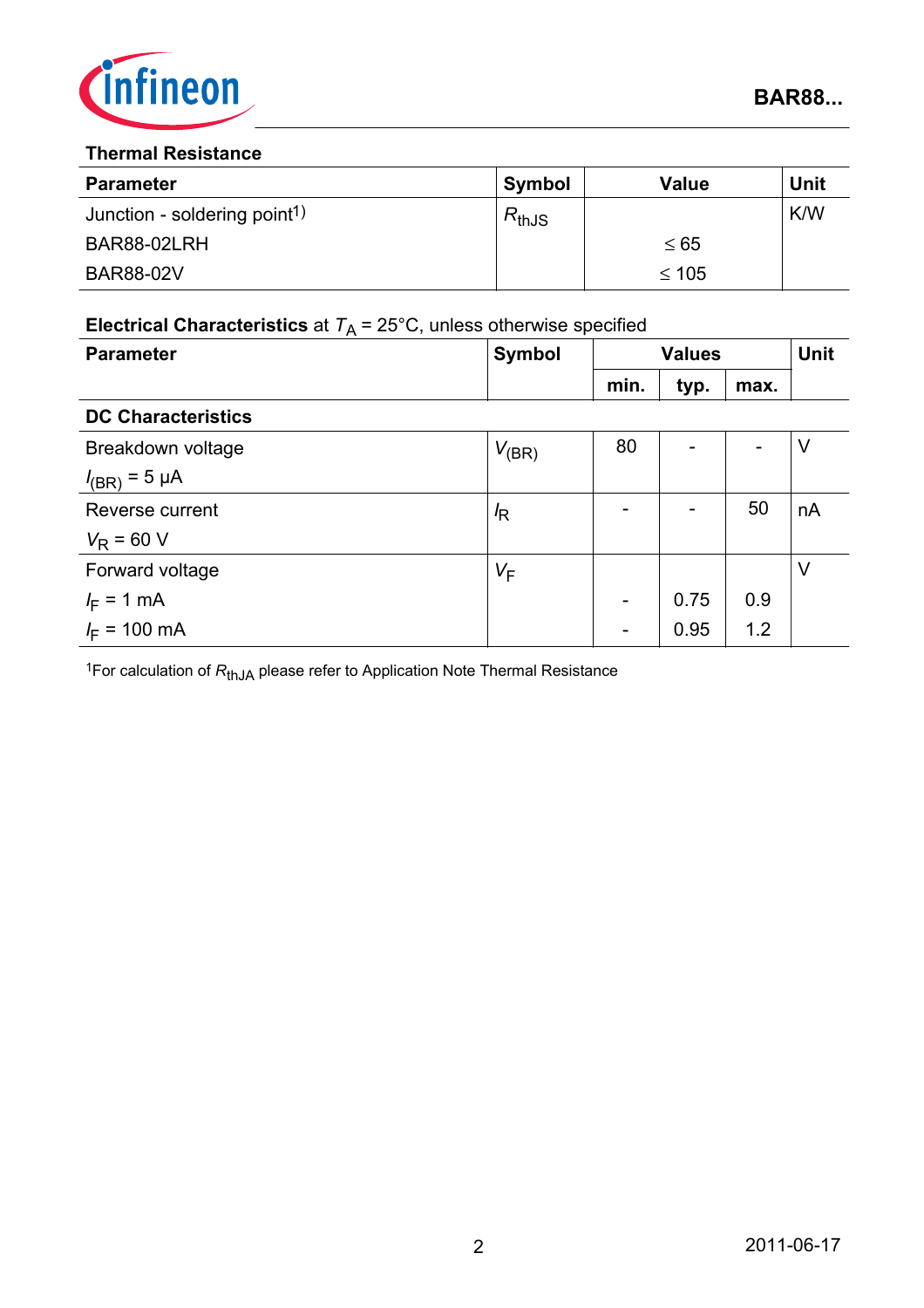

| <b>Parameter</b>                                       | <b>Symbol</b>        |      | <b>Values</b> |      | <b>Unit</b> |
|--------------------------------------------------------|----------------------|------|---------------|------|-------------|
|                                                        |                      | min. | typ.          | max. |             |
| <b>AC Characteristics</b>                              |                      |      |               |      |             |
| Diode capacitance                                      | $C_T$                |      |               |      | pF          |
| $V_R$ = 1 V, $f$ = 1 MHz                               |                      |      | 0.3           | 0.4  |             |
| $V_R$ = 0 V, $f$ = 100 MHz                             |                      | -    | 0.4           |      |             |
| $V_R$ = 0 V, $f$ = 1 GHz                               |                      |      | 0.28          |      |             |
| $V_R$ = 0 V, $f$ = 1.8 GHz                             |                      |      | 0.25          |      |             |
| Reverse parallel resistance                            | $R_{\rm P}$          |      |               |      | $k\Omega$   |
| $V_R$ = 0 V, $f$ = 100 MHz                             |                      |      | 65            |      |             |
| $V_R$ = 0 V, $f$ = 1 GHz                               |                      |      | 2.5           |      |             |
| $V_R$ = 0 V, $f$ = 1.8 GHz                             |                      |      | 1.5           |      |             |
| Forward resistance                                     | $r_{\rm f}$          |      |               |      | Ω           |
| $I_F = 1$ mA, $f = 100$ MHz                            |                      |      | 1.5           | 2.5  |             |
| $I_F = 5$ mA, $f = 100$ MHz                            |                      |      | 0.8           |      |             |
| $I_F$ = 10 mA, $f$ = 100 MHz                           |                      |      | 0.6           |      |             |
| Charge carrier life time                               | $\tau$ <sub>rr</sub> |      | 500           |      | ns          |
| $I_F$ = 10 mA, $I_R$ = 6 mA, measured at $I_R$ = 3 mA, |                      |      |               |      |             |
| $R_{L}$ = 100 $\Omega$                                 |                      |      |               |      |             |
| I-region width                                         | $W_1$                |      | 13            |      | μm          |
| Insertion loss <sup>1)</sup>                           | IL.                  |      |               |      | dB          |
| $I_F = 1$ mA, $f = 1.8$ GHz                            |                      |      | 0.11          |      |             |
| $I_F$ = 5 mA, $f$ = 1.8 GHz                            |                      |      | 0.07          |      |             |
| $I_F$ = 10 mA, $f$ = 1.8 GHz                           |                      |      | 0.06          |      |             |
| Isolation <sup>1)</sup>                                | $I_{SO}$             |      |               |      |             |
| $V_R$ = 0 V, $f$ = 0.9 GHz                             |                      |      | 15            |      |             |
| $V_R$ = 0 V, $f$ = 1.8 GHz                             |                      |      | 11            |      |             |
| $V_R$ = 0 V, $f$ = 2.45 GHz                            |                      |      | 9             |      |             |

# **Electrical Characteristics** at  $T_A = 25^{\circ}$ C, unless otherwise specified

1BAR88-02LRH in series configuration, *Z* = 50Ω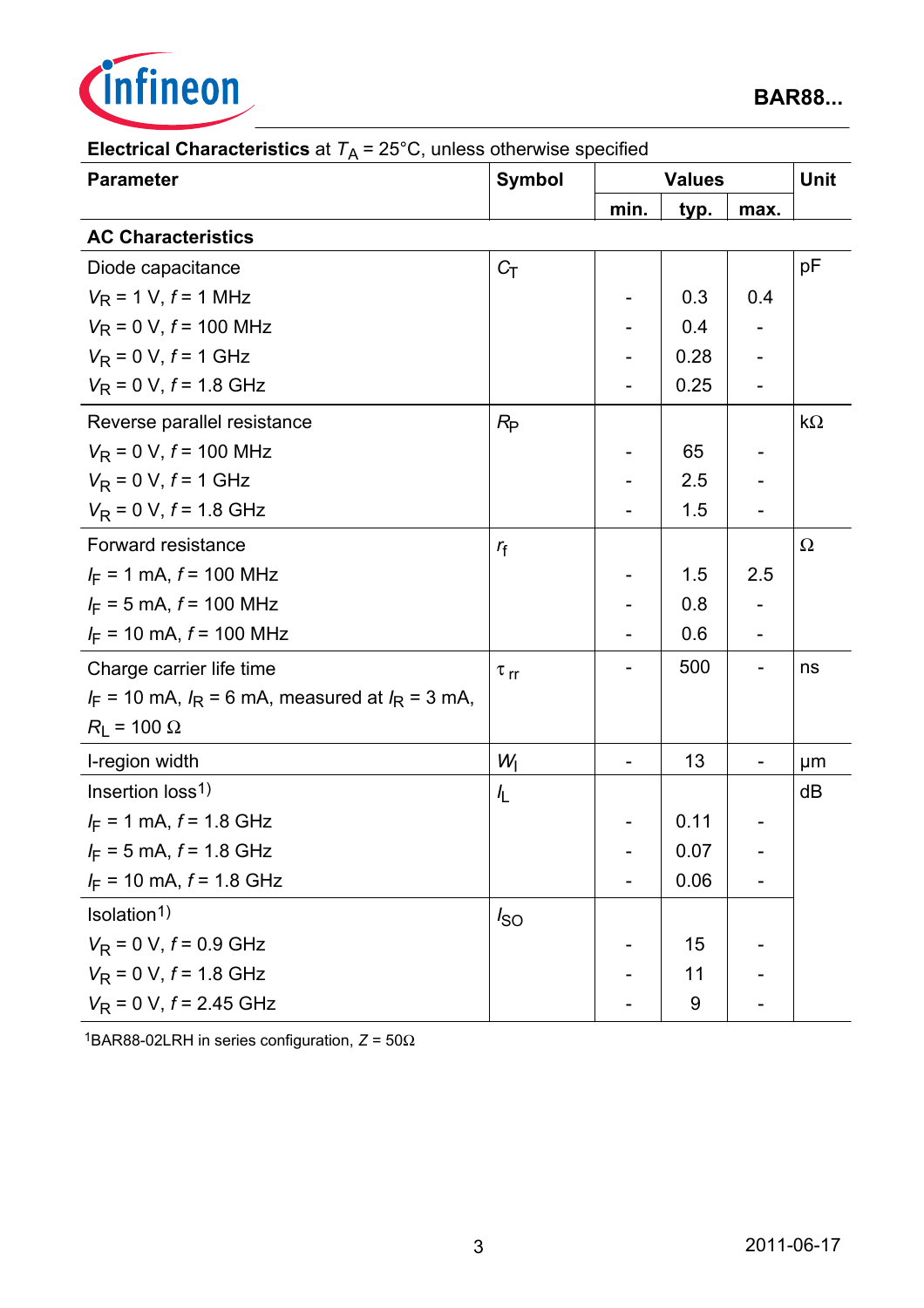

# **Diode capacitance**  $C_T = f(V_R)$

*f* = Parameter



## **Forward resistance**  $r_f = f(l_F)$

*f* = 100MHz



## **Reverse parallel resistance**  $R_P = f(V_R)$

*f* = Parameter



**Forward current**  $I_F = f(V_F)$ *T*A = Parameter

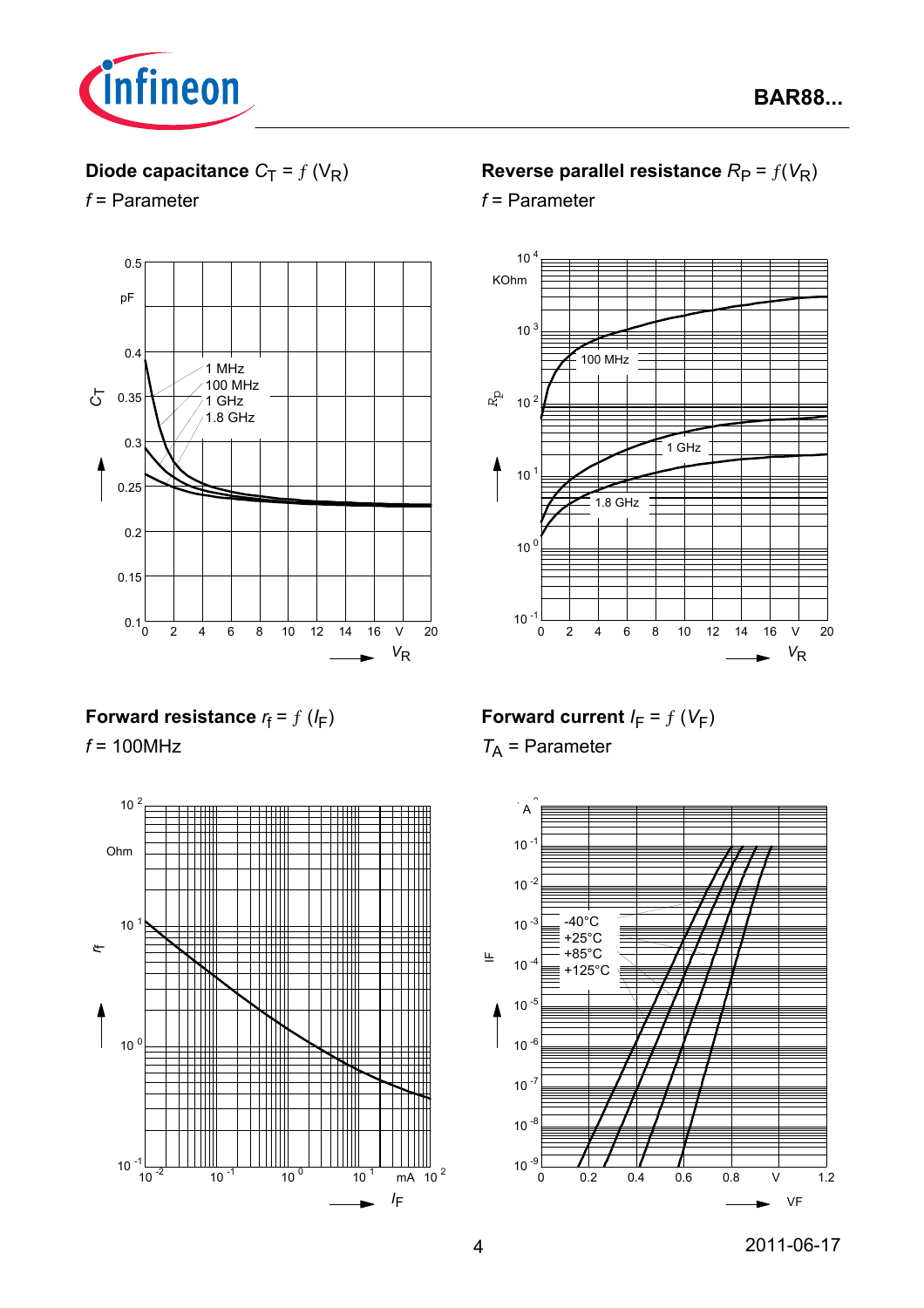

**Forward current**  $I_F = f(T_S)$ 

BAR88-02LRH



# **Permissible Puls Load**  $R_{th,JS} = f(t_p)$ BAR88-02LRH



## **Forward current**  $I_F = f(T_S)$

BAR88-02V



## **Permissible Pulse Load**

*I*Fmax/ *I* FDC = ƒ (*t*p), BAR88-02LRH

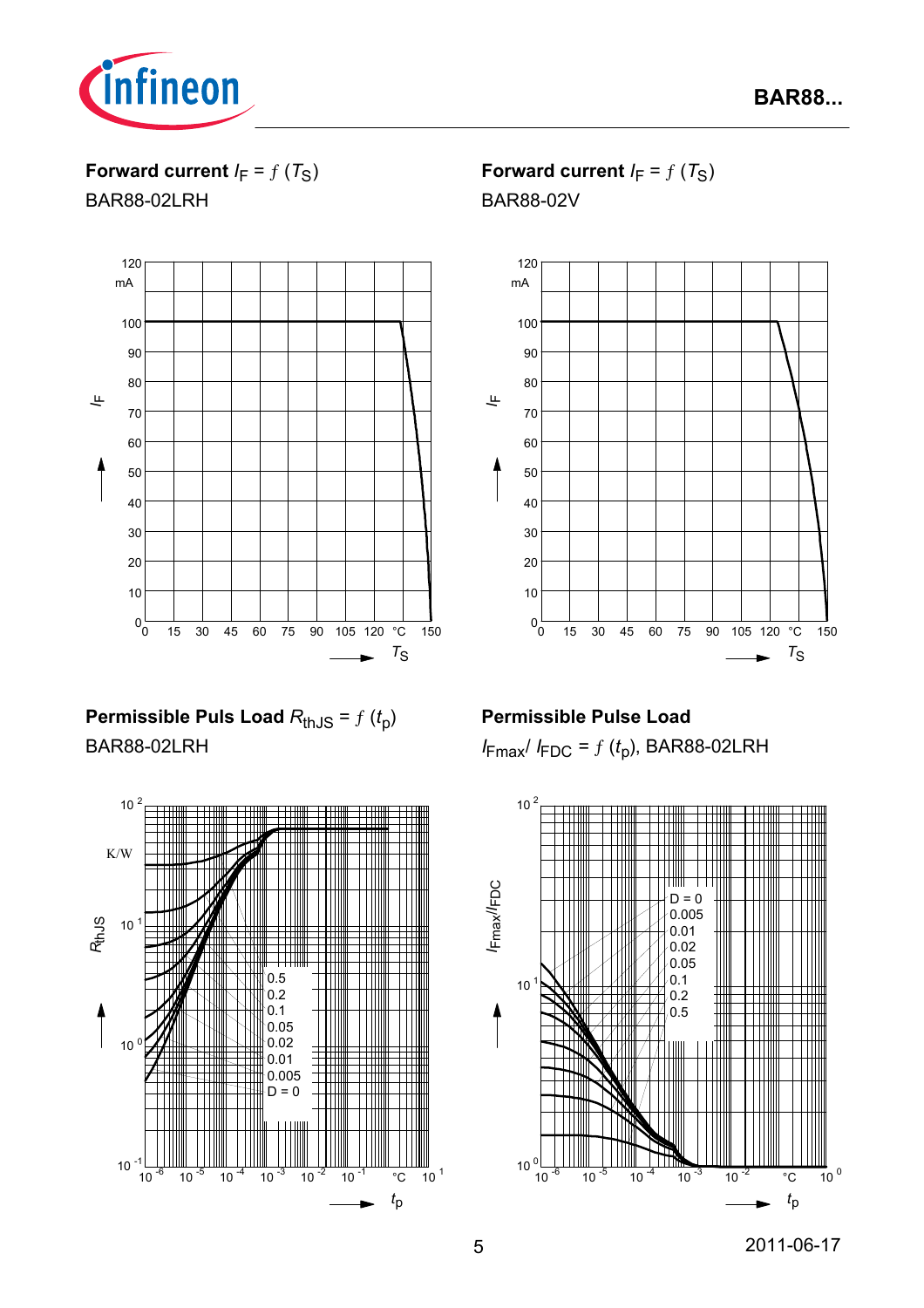

## **Permissible Puls Load**  $R_{thJS} = f(t_p)$

BAR88-02V



### **Permissible Pulse Load**

 $I_{\text{Fmax}}/I_{\text{FDC}} = f(t_p)$ BAR88-02V



**Insertion loss**  $I_L = -|S_{21}|^2 = f(t)$ 

*I* F = Parameter

BAR88-02LRH in series configuration,  $Z = 50\Omega$ 



**Isolation**  $I_{SO} = -|S_{21}|^2 = f(f)$ *V*<sub>R</sub> = Paramter

BAR88-02LRH in series configuration,  $Z = 50\Omega$ 

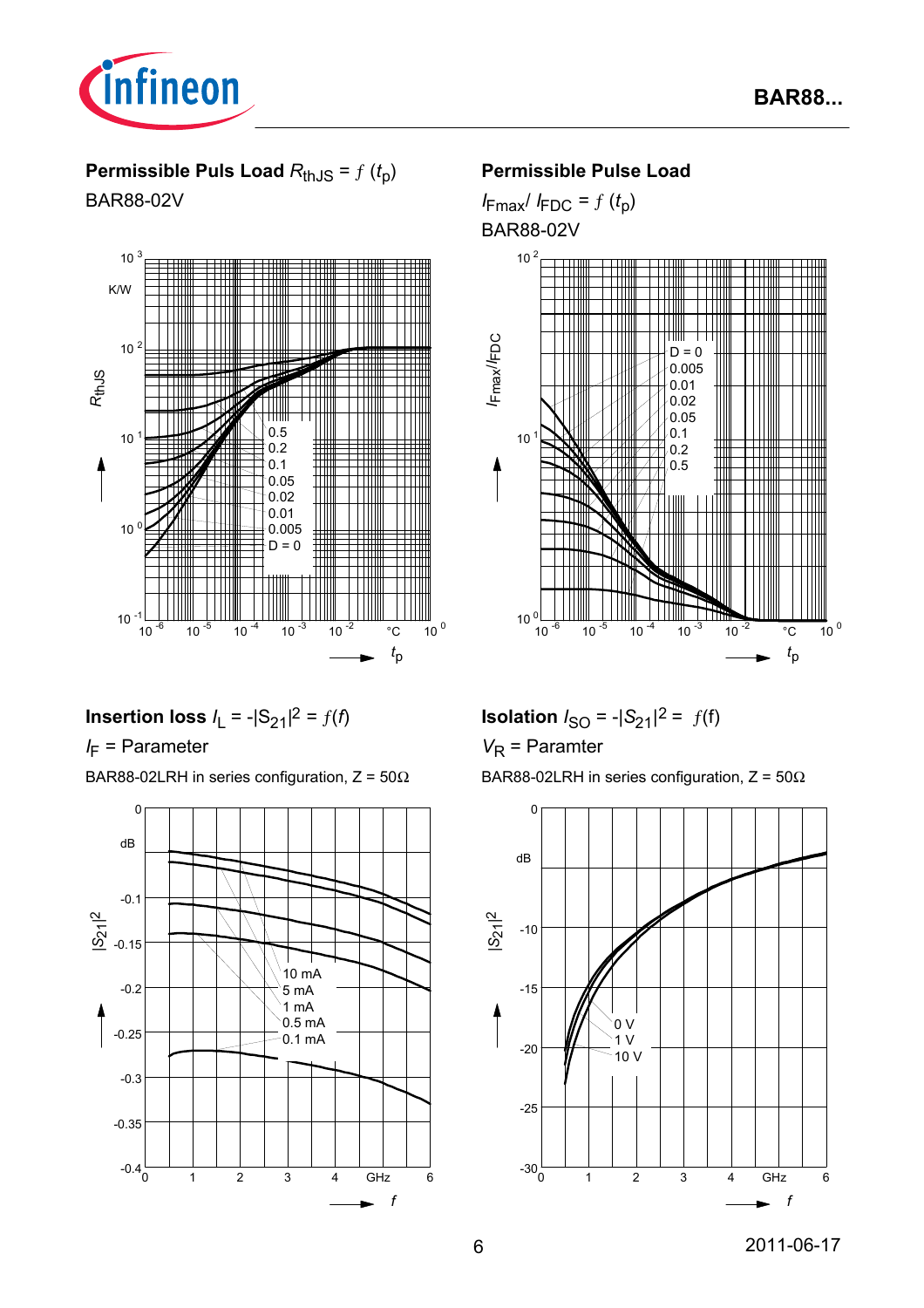

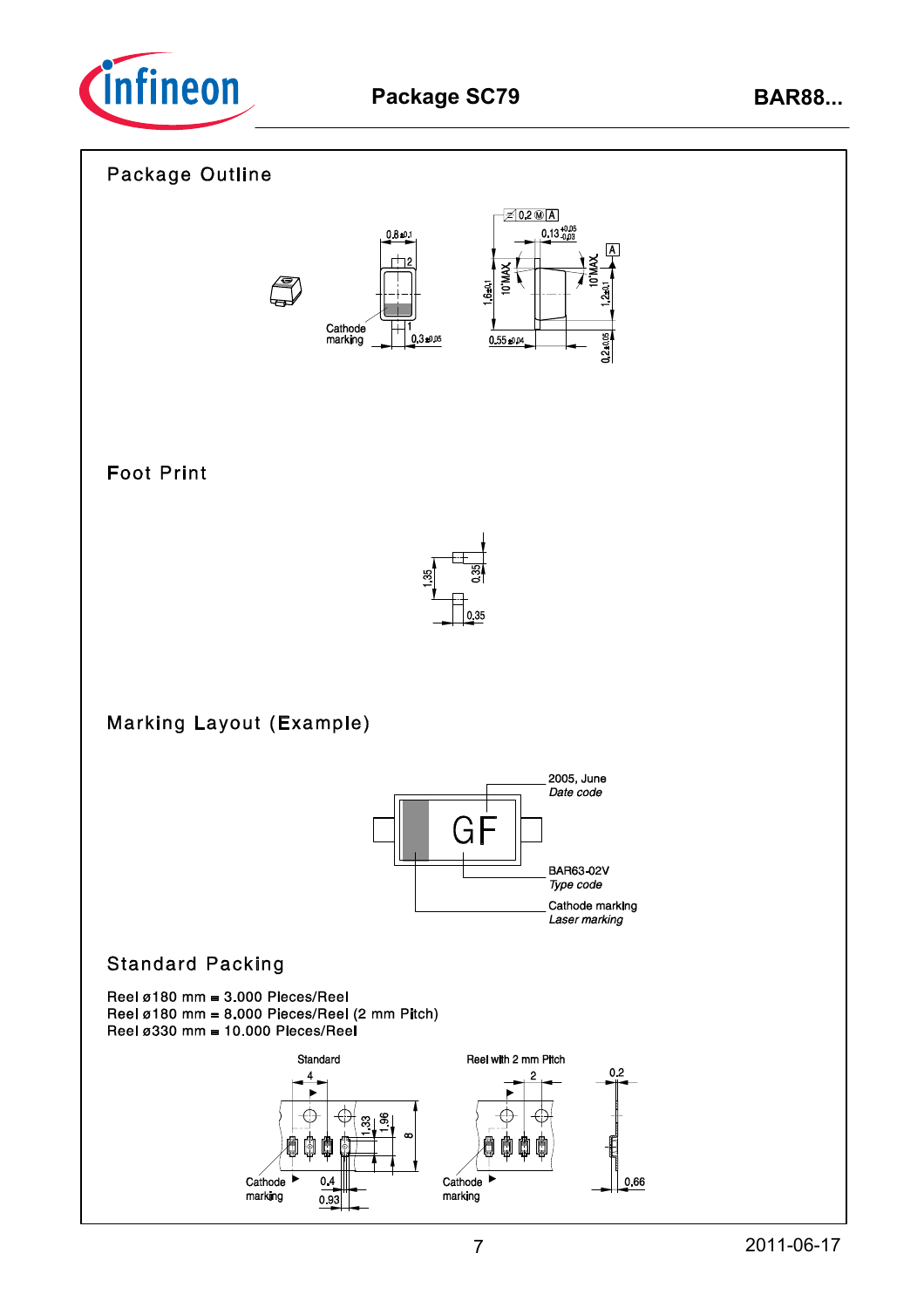



### Date Code marking for discrete packages with one digit (SCD80, SC79, SC751)) CES-Code

| Month | 2003         | 2004           | 2005 | 2006        | 2007 | 2008     | $\overline{2009}$ | 2010     | $2011$       | 2012         | 2013 | 2014           |
|-------|--------------|----------------|------|-------------|------|----------|-------------------|----------|--------------|--------------|------|----------------|
| 01    | a            | p              | A    | P           | a    | p        | A                 | P        | a            | p            | Α    | $\mathsf{P}$   |
| 02    | $\mathsf{b}$ | q              | B    | Q           | b    | q        | B                 | Q        | $\mathsf{b}$ | q            | B    | Q              |
| 03    | C            | r              | C    | R           | C    | r        | C                 | R        | C            | r            | C    | $\mathsf{R}$   |
| 04    | d            | S              | D    | $\mathsf S$ | d    | s        | D                 | S        | d            | S            | D    | $\mathsf S$    |
| 05    | e            | t              | E    | T           | e    | t        | E                 | T        | e            | t            | Ε    | T.             |
| 06    | f            | u              | F    | U           | f    | <b>u</b> | F                 | U        | f            | $\mathsf{u}$ | F    | U              |
| 07    | g            | V              | G    | $\vee$      | g    | V        | G                 | $\vee$   | g            | V            | G    | $\vee$         |
| 08    | h            | X              | H    | X           | h    | X        | H                 | $\times$ | h            | X            | Н    | X              |
| 09    | j            | y              | J    | Y           |      | У        | J                 | Υ        | j            | y            | J    | Y              |
| 10    | k            | Z              | K    | Ζ           | k    | z        | K                 | Ζ        | k            | Z            | K    | Ζ              |
| 11    |              | $\overline{2}$ | L    | 4           |      | 2        |                   | 4        |              | 2            | L    | $\overline{4}$ |
| 12    | n            | 3              | N    | 5           | n    | 3        | N                 | 5        | n            | 3            | N    | 5              |

1) New Marking Layout for SC75, implemented at October 2005.

.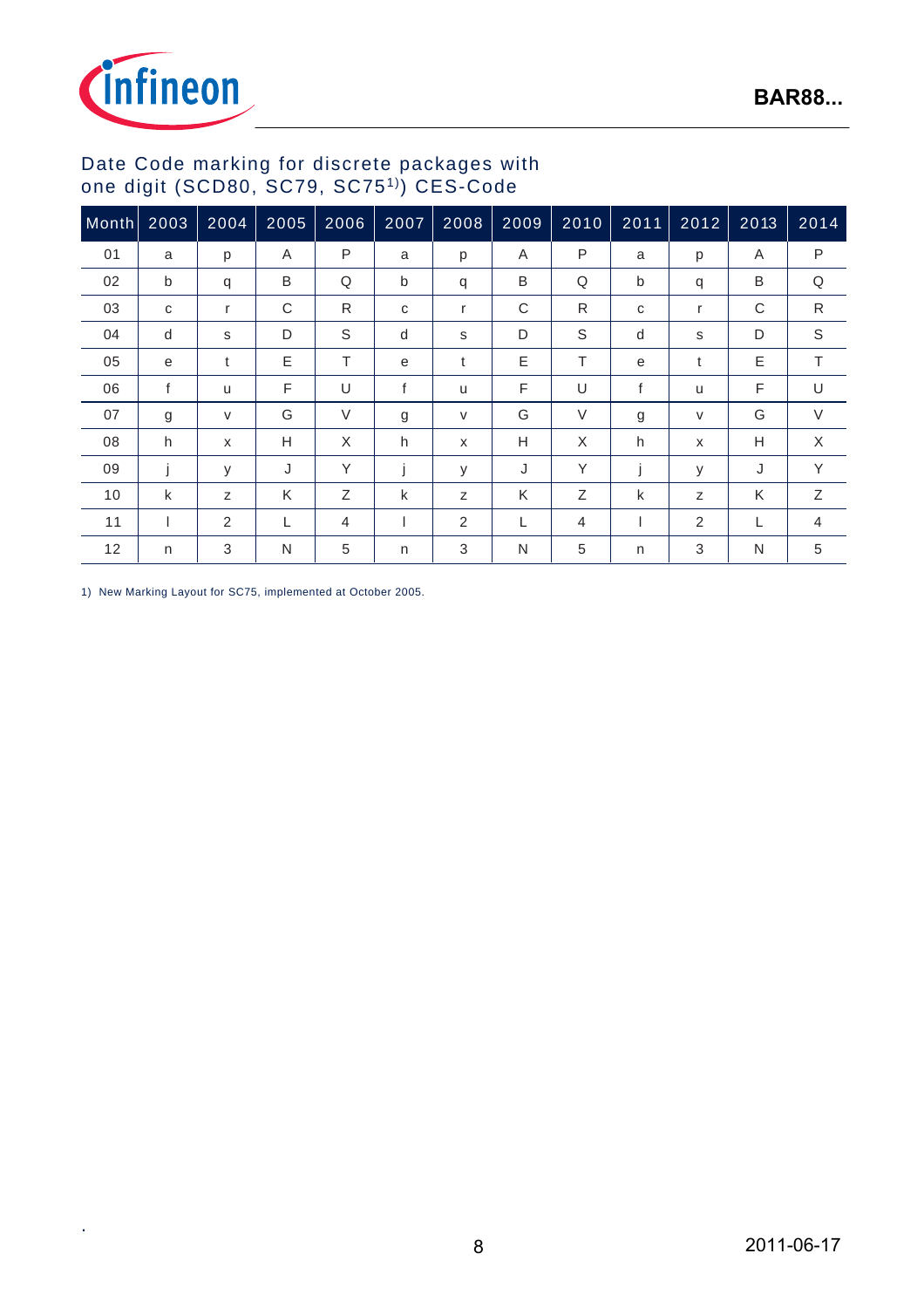